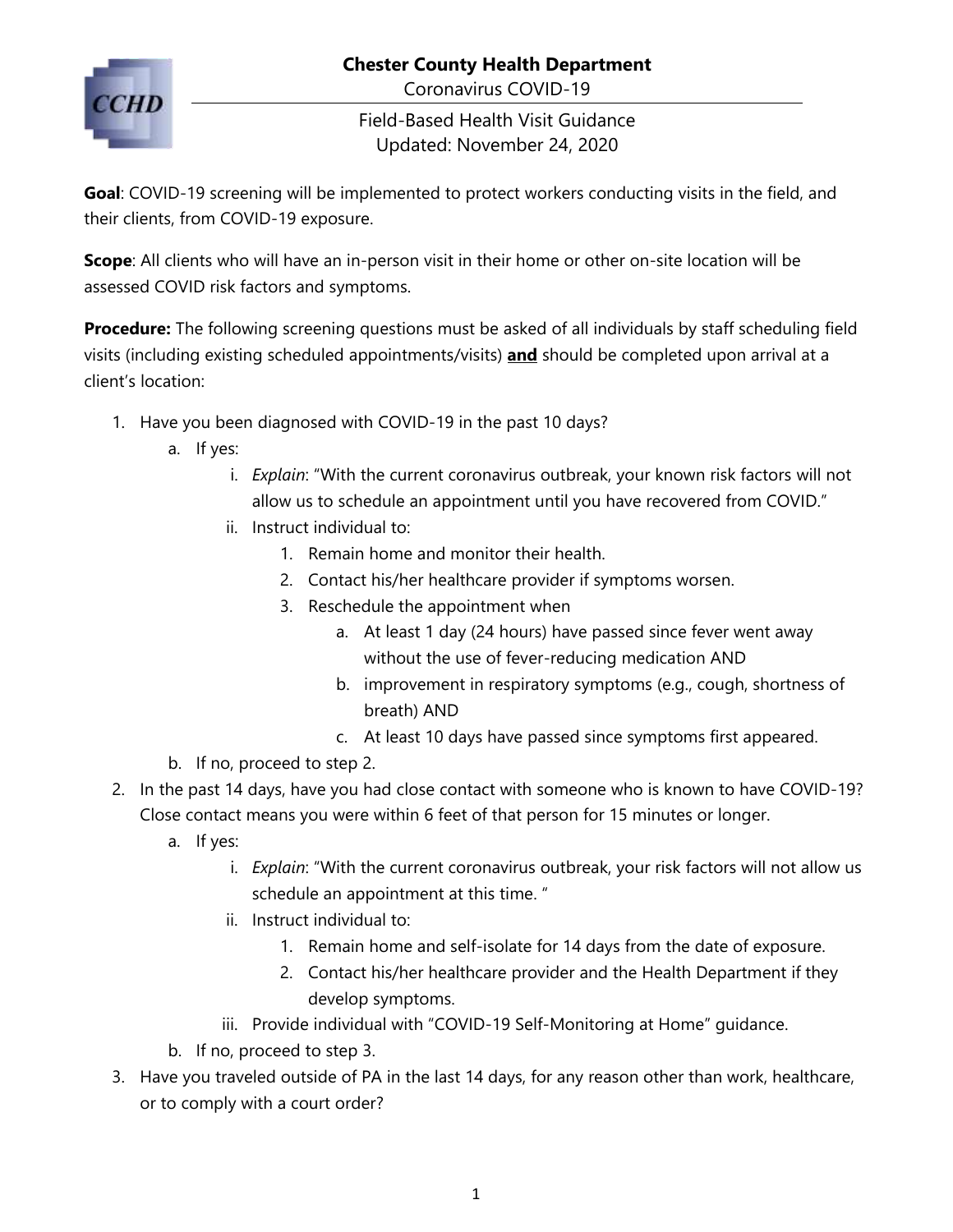

Coronavirus COVID-19

Field-Based Health Visit Guidance Updated: November 24, 2020

- a. If yes to travel:
	- i. *Ask*: "Have you received a negative test results from a COVID-19 test done within 72 hours prior to your arrival or after your arrival in PA?"
		- 1. If Yes to test and negative result, proceed to step 4.
		- 2. If no to test OR negative result:
			- a. *Explain*: "With the current coronavirus outbreak, your risk factors will not allow us schedule an appointment at this time. "
			- b. Instruct individual to:
				- i. Remain home and quarantine for 14 days from the date of return to Pennsylvania OR get a COVID-19 diagnostic test and quarantine until they receive the result.
				- ii. Contact his/her healthcare provider or the Health Department if they develop symptoms.
- b. If no to travel, proceed to step 4.
- 4. Evaluate if the individual has symptoms of COVID-19.
	- a. Ask the following questions:
		- i. Do you have a fever? **OR** Take temperature with temporal or forehead touchless thermometer.
		- ii. Are you taking any medication to treat or suppress a fever?
		- iii. Are you currently experiencing any of the following symptoms<sup>1</sup>?

| <b>Group A</b>                                                                                      |                                                          | <b>Group B</b>                                                         |
|-----------------------------------------------------------------------------------------------------|----------------------------------------------------------|------------------------------------------------------------------------|
| 1 or more symptoms                                                                                  | 2 or more symptoms $1$                                   |                                                                        |
| Cough<br>Shortness of breath<br>Difficulty breathing<br>Lack of smell or taste (without congestion) | Sore throat<br>Chills<br>Muscle pain<br>Fatigue<br>Fever | Headache<br>Congestion or runny nose<br>Nausea or vomiting<br>Diarrhea |

<sup>1</sup> For a current list of symptoms see CDC's website: [https://www.cdc.gov/coronavirus/2019](https://www.cdc.gov/coronavirus/2019-ncov/symptoms-testing/symptoms.html) [ncov/symptoms-testing/symptoms.html](https://www.cdc.gov/coronavirus/2019-ncov/symptoms-testing/symptoms.html)

 $2$  The temperature considered a fever during screening differs based on how temperature is taken. Any fever reported, even if no thermometer was used, should be considered as symptomatic.

| Mode                  | <b>Temperature for Fever</b> |
|-----------------------|------------------------------|
| Axillary and temporal | 99.5°F or higher             |
| Oral                  | 100.0°F or higher            |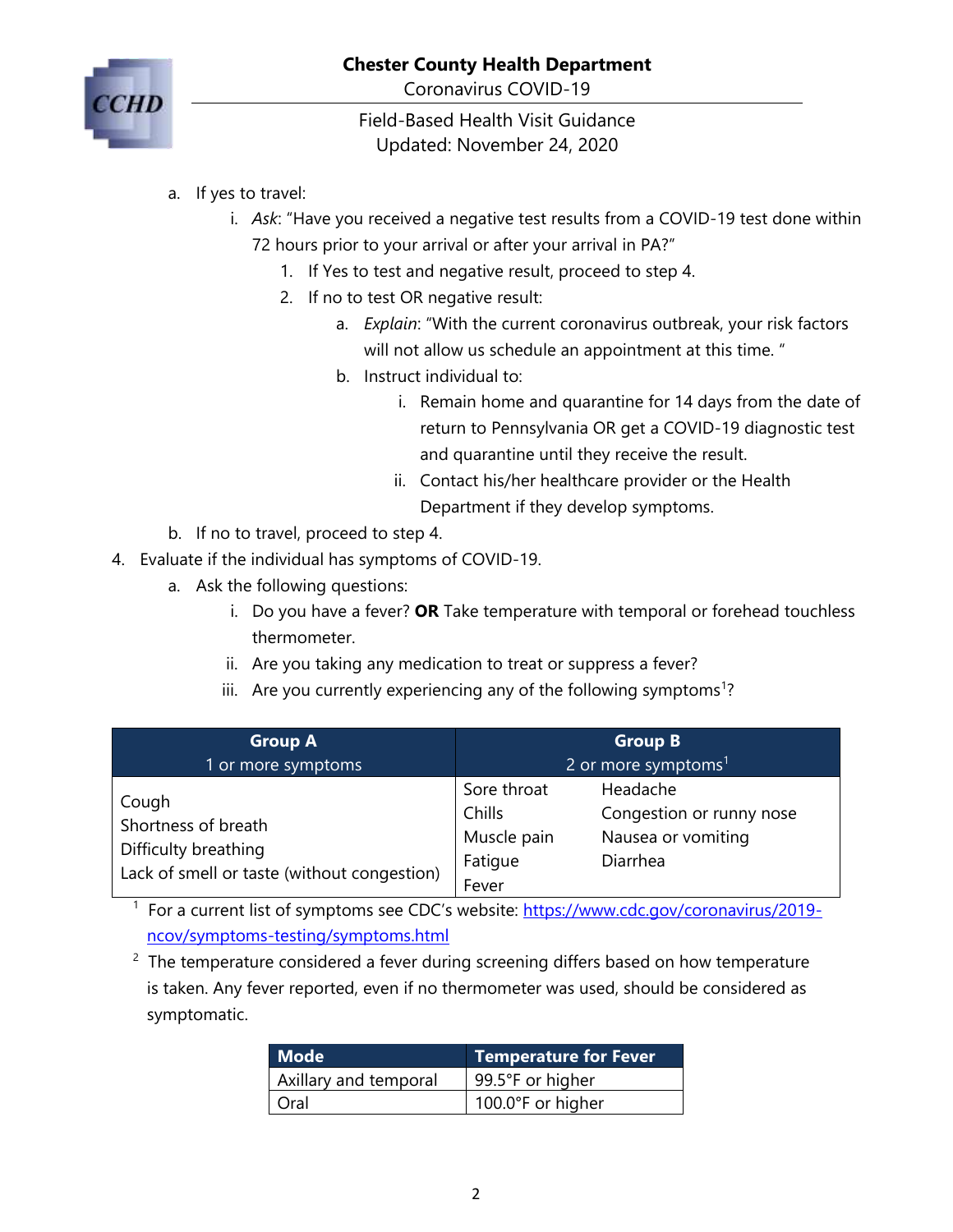

Coronavirus COVID-19

Field-Based Health Visit Guidance Updated: November 24, 2020

- b. Determine if the individual has symptoms. "Has Symptoms" is defined as:
	- Having 1 or more symptom(s) in Group A
	- **OR** 2 or more symptoms in Group B
	- **OR** Fever
	- **OR** Yes to medication to suppress a fever.
- c. If the individual has symptoms:
	- i. *Explain*: "With the current coronavirus outbreak, your known risk factors will not allow us to schedule an appointment until you are symptom-free."
	- ii. Instruct individual to:
		- 1. Consult your healthcare provider to ask about a COVID-19 test.
			- a. If the COVID-19 test is negative, reschedule the appointment when symptom-free for 72 hours.
			- b. If the COVID-19 test is positive, reschedule the appointment when
				- i. At least 1 day (24 hours) have passed since fever went away without the use of fever-reducing medication AND
				- ii. Respiratory symptoms are improved (e.g., cough, shortness of breath) AND
				- iii. At least 10 days have passed since symptoms first appeared.
- d. If the individual does not have symptoms, continue with the appointment.
- e. Follow the Chester County Health Department *COVID-19 Personal Protective Measures Guidelines for Field Workers*